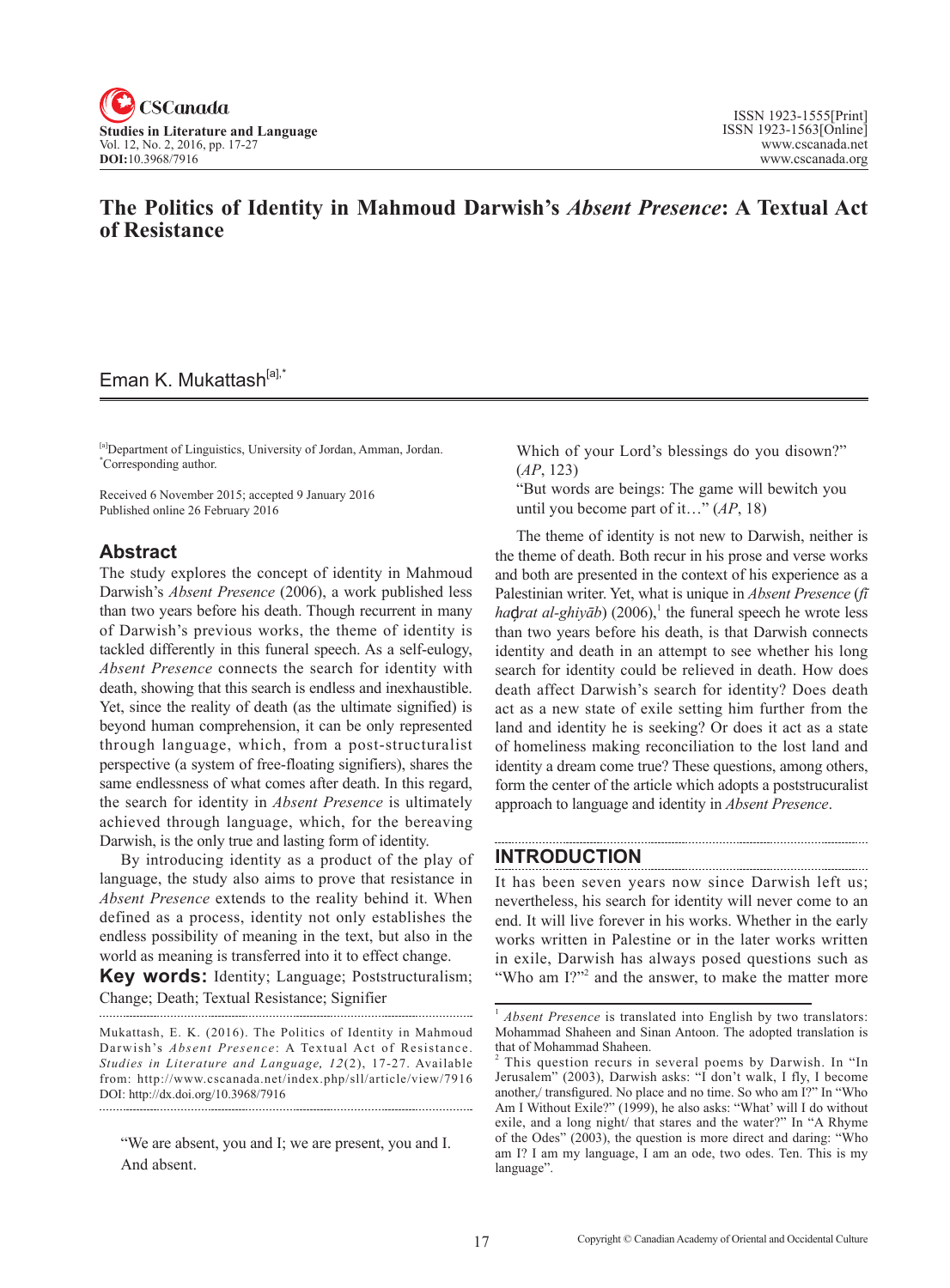complicated, has never been easily discerned in any of them. In fact, Darwish himself has found it hard to give one specific or direct answer as to who he really is. $3$  But, what is never questioned is that Palestine has always been there at the back of his mind whenever the question of identity has been raised. As early as his poem "Identity Card" (1964) (from *Leaves of Olives*), identity has been established in connection to the land (Palestine in specific and the Arab world in general):

| Write down!              | My roots                                                     |
|--------------------------|--------------------------------------------------------------|
| I am an Arab             | Were entrenched before the birth<br>of time                  |
|                          | I have a name without a title And before the openings of the |
|                          | eras                                                         |
| Patient in a country     | Before the pines, and the olive<br>trees                     |
|                          |                                                              |
| Where people are enraged | And before the grass grew                                    |
|                          | (Trans. Barghouti.com)                                       |

No doubt, for Darwish, identity is the homeland. His roots are deeply entrenched into the land, into its pines and fields. Nothing can ever uproot him, not even being given "a name without a title" by the Israeli government. In an interview conducted by Raja Shehadeh (2002), Darwish stresses this point when asked about the reason for residing in Ramallah:

 I shall only be liberated of Palestine when Palestine is liberated. Then it shall no longer be a condition to be here [in Palestine] in order to write. That which is sought after is easier to write about. That which is realized is harder. No one praises a country that is liberated. You praise what has not been attained. (5)

Indeed, Darwish could never be liberated of the homeland. Yet, what should be borne in mind is that the concept of the homeland has taken different meanings for Darwish throughout his life. Palestine is the physical land that Darwish has been living in as a child, then as a 'present-absentee' after the Israeli occupation. It is the memory that Darwish has retained after he left it in 1971. To belong, therefore, is essential to construct an identity for Darwish. But, belonging is not just a geographicallydefined matter here. It takes different forms (the physical land, the memory, the words of a poem and death) and these construct different identities. Thus, just as what it means to belong to a homeland has changed throughout Darwish's life, the identity he constructed has accordingly changed.

Darwish is always on a quest for identity. Being a refugee, a "present-absentee", homeless and an exile have never hindered this quest. On the contrary, these have helped diversify the experience and have, as a result, lent Darwish a malleable sense of identity that defies fixation. From a poststructuralist perspective, identity in Darwish's

works is not a fixed entity that is established and never changed. Neither is it a product of the physicality of the place. On the contrary, it is endlessly constructed in a process that never finishes, not even in death. In "Who Am I Without Exile?" (1999) (from *The Stranger's Bed*), Darwish declares that he is light enough that "nothing [carries him]: not the road/ and not the house".

…Our weight has become light like our houses in the faraway winds. We have become two friends of the strange creatures in the clouds ... and we are now loosened from the gravity of identity's land.

#### (Trans. Fady Joudah/ Poetry Foundation)

Our weight has become light like our houses in the faraway winds. We have become two friends of the strange creatures in the clouds ... and we are now loosened from the gravity of identity's land.

Contrary to what a first reading of these lines might render, Darwish is not "identity-less" because he is "now loosened from the gravity of identity's land". On the contrary, he has managed to construct an identity that is light enough to evade the fixity of geographical borders. It is born with the words of each line of his poetry and will ever reside in them becoming the "present-absentee" that Darwish himself is.

Based on the above, the study aims to show that identity for Darwish is endlessly constructed. It changes from the physical place in the poetry written in Palestine to the words of the poetry written in exile and culminates in the wholeness of death in *Absent Presence*. Therefore, by tracing the change in the concept of identity in the works published before *Absent Presence* and contrasting it with the way identity is connected to death in it (*Absent Presence*), the study proposes to show that the search for identity is, like death, endless and inexhaustible. Yet, since the reality of death (as the ultimate signified) is beyond human comprehension, it can be only represented through language, which as a system of freefloating signifiers in search of an ultimate signified, shares the same endlessness of what comes after death. In this regard, the search for identity in *Absent Presence* is ultimately achieved through language, which, for the bereaving Darwish, is the only true and lasting form of identity.

# **1. OVERVIEW**

In "Mahmoud Darwish and the Quest for Identity" (2011), Tawfiq Yousef argues that Darwish's treatment of identity goes through two main phases depending on the place his poetry is written at (inside Palestine or outside it) (675- 79). In Darwish's early poetry, which is written while he has been living in Palestine, the physical connection to the land shapes identity. Thus, by recreating Palestine, Darwish is establishing his identity. A case in point is the

<sup>&</sup>lt;sup>3</sup> In "A Rhyme for the Odes" (1995), Darwish states this openly: "Who am I? This is a question that others ask, but has no answer" (91). It having no answer, however, does not mean that Darwish is 'identity-less'. Identity, for him, is not a fixed entity; it is endlessly constructed as is shown in the discussion in the following parts.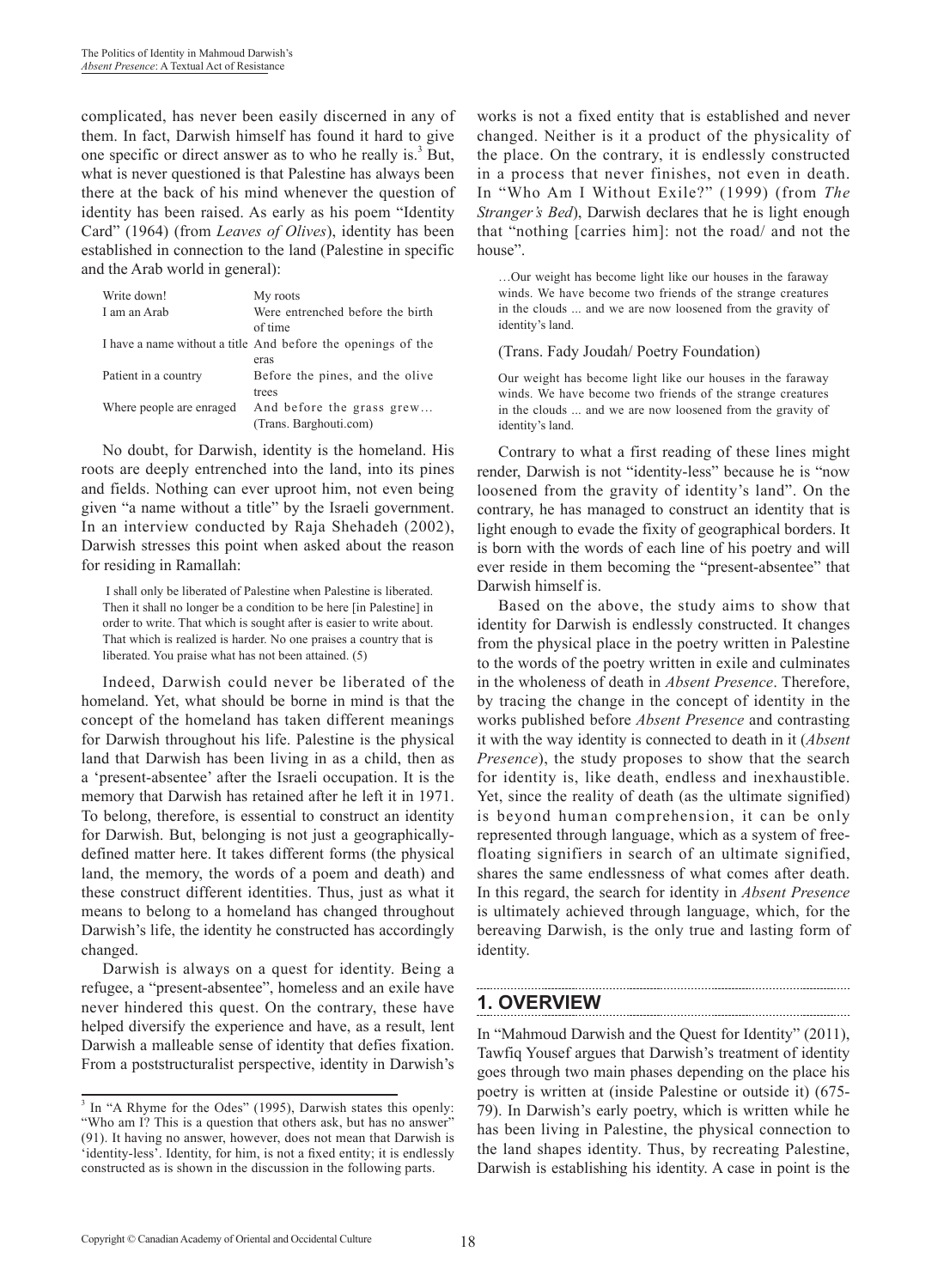poem "The Most Beautiful Love" (1964) (from *Leaves of Olive*) in which Palestine is represented as a sought-forbeloved: آما ينبت العشب بين مفاصل صخرة

آما ينبت العشب بين مفاصل صخرة As the grass grows آما ينبت العشب بين مفاصل صخرة between the joints of a rock

وجدنا غريبين يوما We were found strangers one day

sky was composing a star و آانت سماء الربيع تؤلف نجما ... و نجما And the spring .<br>ت سماء الربيع تؤلف نجما ... و نجما وجدنا غريبين يوما

They are weighed by the pain of separation that is Though physically close, the two lovers are strangers. enterior of them. The vertifieres, the fover is rain or seen<br>that one day reconciliation will be 'a dream come true: enforced on them. Nevertheless, the lover is full of belief ough physically close, the two love

وجدنا غريبين يوما وجدنا غريبين يوما و نبيت<br>و حدنا غر ببين بو ما companions (darwishfoundation.org) و نبقى رفيقين دوما و نبقى رفيقين دوما And we will forever stay آما ينبت العشب بين مفاصل صخرة As the grass grows آما ينبت العشب بين مفاصل صخرة وجدنا غريبين يوما وجدنا غريبين يوما We were found strangers one day between the joints of a rock وجد عرض غريبين يوما<br>موجد عرض الغريبين

land will be freed and the lost identity recovered. To becomes a metaphor for the lost homeland," and once end of the poem extends to the homeland. One day, the arwish's image of the two lovers r borrow the words of Yousef, "the unattainable beloved Darwish's image of the two lovers reconciled at the this beloved is regained, he could "eventually regain his City" (1969) (from *Birds Die in Galilee*), Darwish identity" (676). In another poem, "Stranger in a Faraway expresses his deep sadness at being physically close to the land but emotionally far from it:

عندما آنت صغيرا صارت الوردة جرحا When I was عندما آنت صغيرا صارت الوردة جرحا عندما آنت صغيرا صارت الوردة جرحا عندما آنت صغيرا صارت الوردة جرحا و جميلا و الينابيع ظمأ and handsome and the young The rose became a wound و جميلا و الينابيع ظمأ و جميلا و الينابيع ظمأ و جميلا و الينابيع ظمأ

springs thirst

آانت الوردة داري \_ هل تغيرت آثيرا The roses were كانت الوردة داري \_ هل تغيرت كثير آانت الوردة داري \_ هل تغيرت آثيرا آانت الوردة داري \_ هل تغيرت آثيرا

my home Have I changed that much\_

و الينابيع بحاري \_ما تغيرت آثيرا و الينابيع بحاري \_ما تغيرت آثيرا و الينابيع بحاري \_ما تغيرت آثيرا seas my springs the and و الينابيع بحاري \_ما تغيرت آثيرا

I haven't changed that much. (darwishfoundation.org)

It is ironic that Darwish feels a stranger at the time that he is supposed to feel at home in his homeland. He feels at loss as to why he fails to connect to the flowers and the springs that he grew up among; he is so far away from them to be able to find his identity in any of them. Nevertheless, the experience of Palestine as a homeland has never been lost to him even after he left it.

From a political aspect, this could be ascribed to his unshakable belief in the Palestinians' right of return: One day the lost land will be recovered and the lost identity regained. This belief, as Yousef explains, is embodied in his view of the Arabic language as a binding element for all Arabs so that the identity he sought and felt proud of at that period is the identity of an Arab (677-78). In the interview with Shehadeh, Darwish celebrates the Arabic language as a metaphor of national unity and victory:

The poet can contribute to the development of a nation in language. He can empower people, make people more human and better able to tolerate life. My poetry is read during times of mourning and celebration. It has also given people joy. Some of my poetry that has been turned into song gives a sense of compensation for losses and defeats. (4)

The belief in return, however, started to dwindle after he left Palestine.<sup>4</sup> It could be that being physically severed from the homeland has made him less believing in the possibility of return and pan-Arabism. However, a closer reading of the post-Palestine poetry shows that it is not only a matter of being spatially displaced. In an introduction to Darwish's *Unfortunately, It Was Paradise* (2003), Muni Akash and Carolyn Forché argue that for Darwish "the land is fragile" (xviii) and therefore not enough to restore a place. The only resort would be history which cannot be "reduced to a compensation for lost geography." (xviii) Darwish's sense of the place, therefore, is not merely geographical. No matter how far he is from the motherly Palestine, he has managed to establish a personal connection with the place (Palestine).

In "Another Road in the Road" (1986) (from *Fewer Roses*), for example, Darwish ponders on the theme of the endless road taking him far from his native land. The road is a transitional phase for him; it never cuts off the connection with the place he left. His words "I am from here, I am from there, yet am neither here nor there" (4) show that he has managed to free himself from the restrictions the physical place imposes on him. In a chapter titled "Home is Lovelier than the Way Home: Travels and Transformations in Mahmoud Darwish's Poetry" (2014), Rehnuma Sazzad touches on this point by emphasizing Darwish's "ability to transform himself through the constant travels that refine his poetic sensibility towards reaching a transcendent realm, which he envisages as home" (90). Being neither here nor there annihilates the physical reality of Palestine in the memory of the exiled Darwish by transforming it from the geographical space on the map to the aesthetic space in the text. This is also evident in the poem "A Rhyme for the Odes" (1995) (from *Why Did You Leave the Horse Alone*?) where Darwish manages to recreate the lost homeland by turning the physical connection with the place into an aesthetic experience:

<sup>&</sup>lt;sup>4</sup> In the interview with Shehadeh, Darwish ascribed the loss of hope, not only on his part but also on the part of all Palestinians, after the Arab defeat in 1967, to the "many verbal victories that tried to compensate for the defeat that the nation was suffering" (4). Hence, his constant call for innovation in poetic forms and for "liberating poetry from empty rhetoric and romanticism and [bringing] back to it the pulse of life"  $(4)$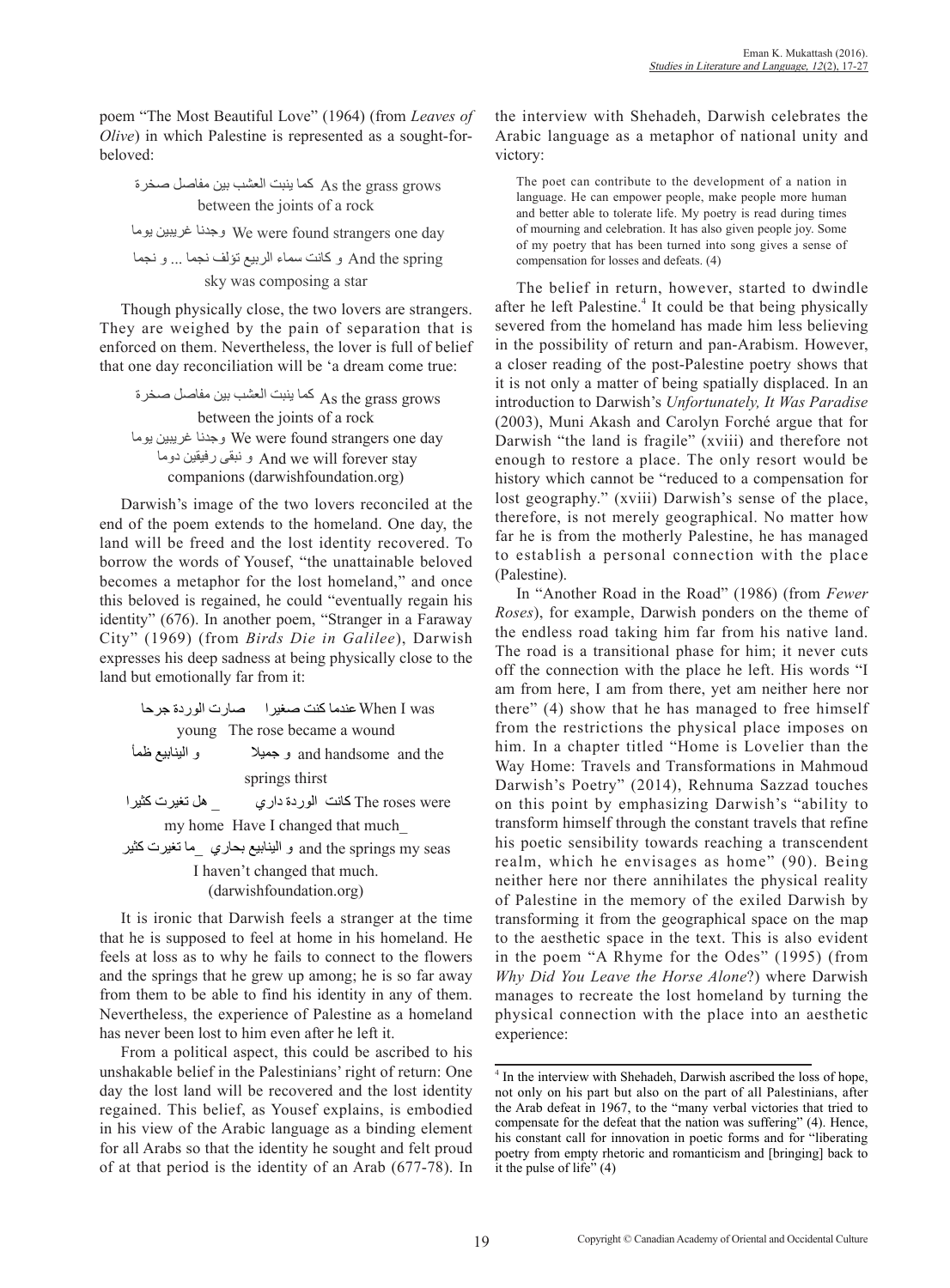Who am I?

I am my language, I am an ode, two odes. Ten. This is my language. (91)

Darwish invokes his native language (the Arabic language) to bring him back home. He is in no need for a physical return anymore. Language becomes the transplanted abode that evades physical and geographical compartmentalization; for, like Darwish, it is the 'present-absentee' that is neither here nor there.

# **2. POSTSTRUCTURALISM5**

The shift in Darwish's poetry (after he left Palestine) shows that exile has left him not only physically displaced. As a writer, he has also experienced what poststructuralists might have called had they read his poetry "linguistic displacement". To explain, Darwish's belief in the Arabic language as a binding element for Arab unity while still in Palestine (first phase of his poetry) corresponds to the Saussurian concept of the sign in which the signifier and the signified exist in an unbreakable bond.<sup>6</sup> The Arabic language as a signifier alludes to Arab unity and to the belief in the right of return. Both serve as two faces of the same coin. Thus, by restoring the Arabic language, Darwish is restoring the lost land and the lost identity. This, however, is too good to be true, which is a fact the older Darwish has come to realize after he left Palestine. Exile has taught him not only to adapt to physical displacement but to linguistic displacement too. Hence, his dwindling belief in the hope of restoring language, the land or identity. From a poststructuralist perspective, the signifier-signified bond is no longer viable. To talk of such a direct relation where what represents (the signifier) is directly related to what is represented (the signified) is even naïve at this level,

especially that, as a politician, Darwish has started to see things less romantically; more realistically.<sup>7</sup>

As the bond between the signifier and the signified is broken, the possibility of regaining a free Palestine becomes less realistic. It is not as simple as by recreating Palestine, you reestablish identity. Language pops in declaring that the lost beloved in "The Most Beautiful Love" is not regained at the end of the poem as expected; neither is the lost Palestine by analogy. The broken bond results in free-floating signifiers which float freely establishing multiple relations with multiple signifieds. The result is multiple meanings, none of which is fixed or static. In post-structuralist terms, this means that the broken signifier-signified bond results in a "deferral of meaning" so that the identity which Darwish is seeking is not solely found in the actual homeland, the imaginary homeland or its memory, but in all of these together.

Language in this phase of Darwish's poetry (the poetry written in exile) is what constructs identity, so that identity is no longer sought by restoring the lost land, but by appealing to what poststructiralists call "the game of language". In "Threatened Longing and Perpetual Search: The Writing of Home in the Poetry of Mahmoud Darwsih" (2008), Najat Rahman touches on this point by arguing that

Poetry for Darwish becomes a space of survival after Beirut 1982. His poetry seeks an inheritance that will not dispossess and that will open toward a future. It is through playing with the tension of lyric as desire and loss that Darwish charts the possibilities for home. The creation of homeland becomes the work of the poet. (42)

Since the physical entity (Palestine) of the home is beyond reach for the exiled Darwish, language becomes the replacement. But language itself is beyond representation as Derrida argues in "Srtructure, Sign and

<sup>&</sup>lt;sup>5</sup> The term 'poststructuralism' is used instead of 'deconstruction' throughout the paper for two reasons. First, as Robert Dale Parker explains in *How to Interpret Literature: Critical Theory for Literary and Cultural Studies* (2008), poststructuralism is based on Derrida's theory of deconstruction, but it places it in a context. (90-92) In the discussion in the following two sections, the play of language is analyzed and related to the formation of identity in *Absent Presence* and some other works by Darwish. This places deconstruction in a context and extends the play of language from the level of the text to reality. Second, the term 'poststructuralism' makes incorporating Barthes' contribution in literary theory to the discussion possible, since, as known, Barthes started as a structuralist before becoming a poststructuralist.

<sup>6</sup> Saussurian linguistics, which is considered the launching pad of Srtucturalism, is based on the concept of the sign, which, according to de Sausssure, is made up of the signifier (the voice or the image) and the signified (the abstract concept associated with the voice or the image).The signifier and the signified serve as two faces of the same coin, but they exist in an arbitrary relation, in the sense that the relation between the signifier and the signified is conventional (not natural).

<sup>7</sup> To talk of identity in the works of Darwish is to talk of the relatedness of the personal and the political that we see in his life as a Palestinian. Though Darwish has repeatedly drawn a clear-cut line between his being a poet and a politician, being a Palestinian has fueled his search for identity in an unquestionably obvious way. In 1973,Darwish joined the Palestinian Liberation Organization. In 1987, he was elected to the PLO executive committee, but resigned the day after the 1993 Oslo agreement was signed disbelieving that it could ever support establishing a Palestinian state. Leaving Palestine has helped Darwish see things more realistically. In an article appearing in The Guardian (2002), Maya Jaggi remarks, borrowing Darwish's words, that he has "liberated [himself] from all illusions and became cynical. [He] asked absolute questions about life, where there is no room for nationalist ideology" (2). Darwish, however, has never abandoned the Palestinian cause for he has always believed thathe cannot "achieve [his] private freedom before the freedom of [his] country" (2).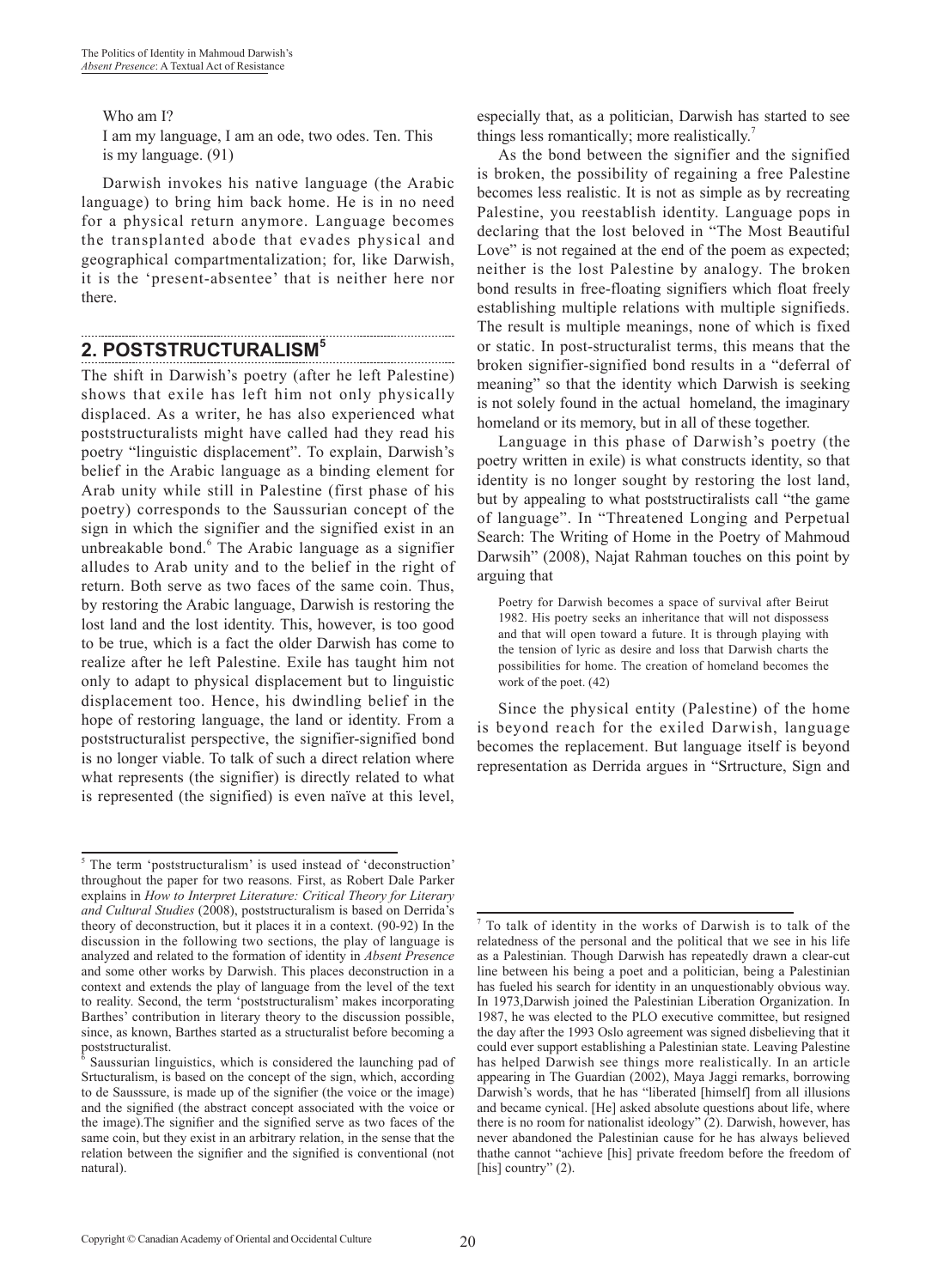Play in the Discourse of Human Sciences" (1967).<sup>8</sup> It is no longer the stable structure with the fixed center. Now, it is decentered, "play" is introduced into it and signifiers are left to float freely in pursuit of an ultimate signified. The result indeed is an endless process of signification where meaning is continuously produced but never exhausted (109-111). Not only is Derrida relevant here but Barthes also.<sup>9</sup> In "The Death of the Author" (1967), Barthes liberates the text from the hegemonizing discourse usually represented by the author figure and introduces language as an alternative authority. As language fuels the process of signification into the endless cycle of engaged and disengaged signifiers and signifieds, it creates reality instead of only representing it  $(169-71)$ .<sup>10</sup>

The new authority given to language paves the way for change (textual resistance) in two ways. At one level, the subject<sup>11</sup> is introduced as an active participant in the process of signification. This idea is also introduced in Barthes' *Lisible/Scriptible* (1970) where he marks a clearcut distinction between *lisible* reality, in which the subject is no more than a passive consumer, and *scriptible* reality, in which the subject becomes an active agent in what Barthes describes as an inexhaustible process of meaning production (5-7). At another level, change is seen in the new possibility for dynamism and creativity. As Derrida explains "there is no-outside-text"  $(158)^{12}$  meaning that reality in the text is no longer correspondent to an outside

reality that precedes it and restricts it; on the contrary, reality becomes a product of the text (of its language) and is later transferred into the world in an act of resistance.

No doubt, the shift to the authority of language is not a disappointing one; for 'authority' in the case of language takes on a new meaning: the game that language infuses into the text. Language initiates an endless process of meaning production in the text and this makes the possibility of resisting the fixed reality existing outside it more conceivable. To read Darwish in a poststructuralist context, therefore, is to look for the endless possibilities that the play of language creates in a text raising the question of identity, such as *Absent Presence*.

## *3. ABSENT PRESENCE* **DECONSTRUCTED**

*Absent Presence*<sup>13</sup> is a self-eulogy that Darwish has written as he felt death too close to him. It is a farewell to a life that has given him little, if no, rest to make him stick to it. But, to think of it differently, why would someone eulogize himself while still alive? It is true that, for Darwish, a critical health situation<sup>14</sup> would have been enough to think of writing such a work, but if one reads between the lines, one would realize that a more serious issue lies beneath the intention for writing *Absent Presence.*

In the context of what has been discussed above, *Absent Presence* continues the tradition that Darwish has started before. In fact, the shift in Darwish's post-Palestine poetry cannot be fully comprehended if *Absent Presence* is excluded from the discussion. One may well say that *Absent Presence* is a book about occupation, exile, separation, nostalgia and illness, yet, to attempt a poststructuralist reading of the work helps bring Darwish's long search for identity to a more relieving end. To start with, *Absent Presence* continues the themes of identity, homeland and death that have so far become a Darwishian trend. The title itself takes us back to Darwish's landmark "Identity Card". Following in the steps of its ancestor, the much younger *Absent Presence* raises the same question of "Who am I?" but gives an even more subtle answer. One need not forget also that the title reminds the reader,

<sup>&</sup>lt;sup>8</sup> In "Structure, Sign and Play in the Discourse of Human Sciences" (1967), Derrida criticizes the structuralists' overdependence on abstract structures. Structures are made up of the word 'events' which he defines as ruptures (redoublings of the structure): "The appearance of a new structure, of an original system, always comes about…and this is the very condition of its structural specificityby a rupture with its past, its origin, and its cause" (p.120). He also criticizes the structuralists' belief that a structure should have a fixed center. According to him, the center exists inside and outside the structure simultaneously; therefore, the center is not the center. In the absence of a center, the bond between the signifier and the signified is broken initiating play in an endless cycle of meaning.

In "Arguable Distinction between Barthes' Structuralism and Poststructuralism" (2013), Divya Ramakrishna Rao argues that while Barthes' works (especially Lisible/Scriptible) are "considered to have moved from structuralism to poststructuralism" (p.2), they combine structuralist and poststructuralist elements. As Barthes declares the death of the author, he introduces the reader as an active participant in the production of meaning, which is a feature of structuralism (which stressed the role of the reader). Barthes also introduced language as an alternative authority in the production of meaning in the text, and this coincides with the poststructuralist tendency to emphasize the role of language as a sign system in the production of meaning.

<sup>10</sup> To impose a fixed authority on the text is to restrict the process of signification in it and to turn it into a mimetic representation of reality. Barthes refuses to sacrifice the complexity of signification (meaning production) to a monolithic discursive voice for the text, he believes, hides no ultimate truth to be unearthed by the reader.

<sup>&</sup>lt;sup>11</sup> The subject here refers not to the narrator of the text. It is the voice the reader hears in the text. In this sense, language becomes the subject for Barthes.

<sup>12</sup> For further information, see *Of Grammatology* (1976), translated into English by Gayatri Spivak (p.158). Baltimore: Johns Hopkins University Press.

<sup>&</sup>lt;sup>13</sup> *Absent Presence* is the third prose memory work by Darwish. Before *Absent Presence*, he wrote *Journal of Ordinary Grief* (1973) and *Memory of Forgetfulness* (1985), which share *Absent Presence*'s poetic nature. In the interview conducted by Shehadeh , Darwish expresses his love for writing prose: "I like prose. I feel that sometimes prose can achieve a poetic state more poignant than poetry..." $(p.2)$ 

Darwish suffered from a heart problem throughout his life. In 1984, he had a heart attack, but was saved and brought back to life through an electric shock. He was also operated on for a heart problem in 1998. He died in 2008 of complications following an open-heart surgery in the USA.This heart history has caused the theme of death to recur in his literary works. *Mural* and *Absent Presence* are two examples. In *Absent Presence*, he explains that "… death does not grieve the dead; it rather hurts the living" (p.76).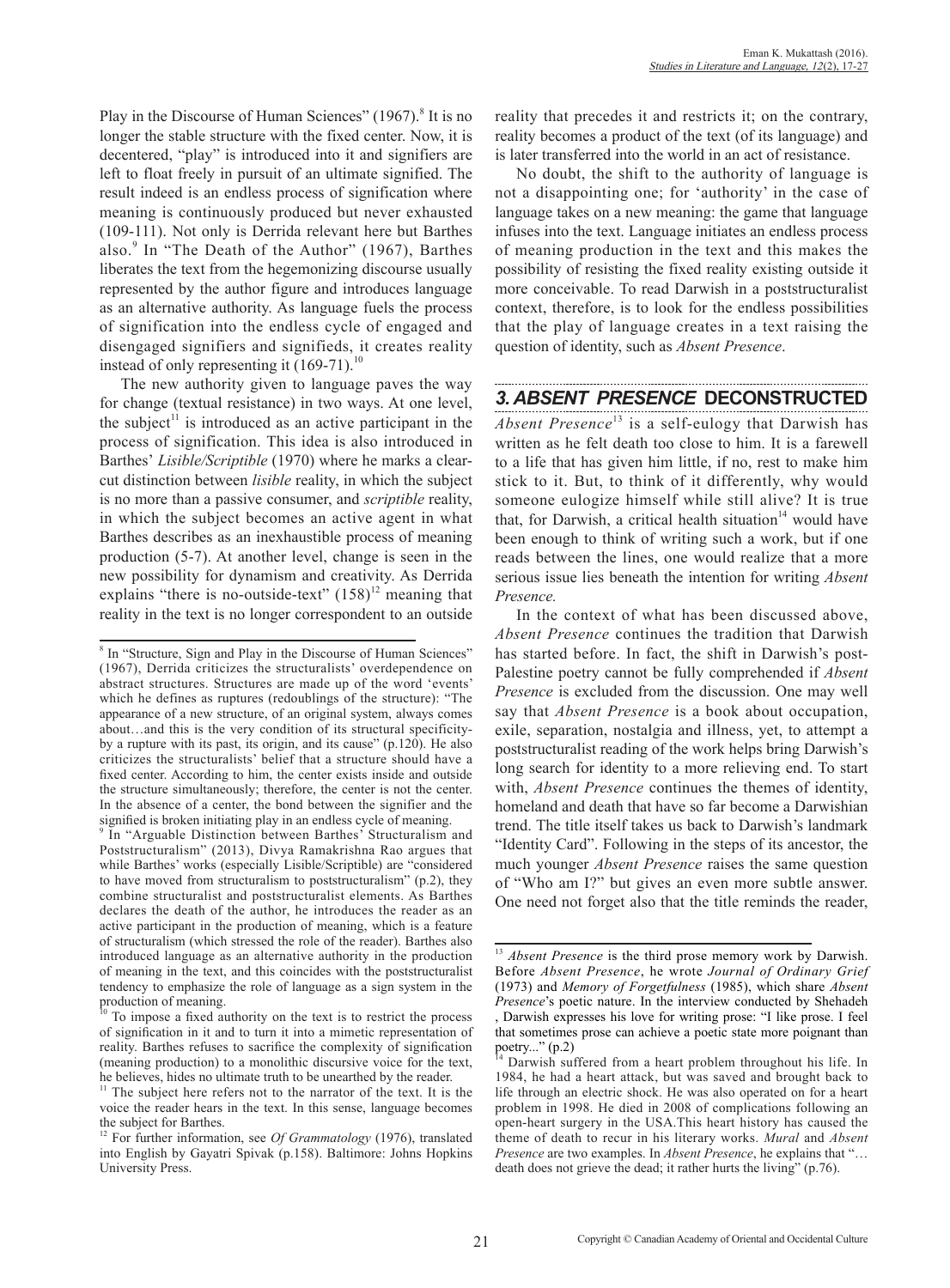which is probably the reason why Darwish has chosen it, of the status that Darwish has been given after his return from Beirut to Palestine one year after he left it in 1948.

For the mature Darwish, *Absent Presence* is therefore the words of bitter wisdom that exile, age and illness have taught him. In a commentary on the book titled "Lessons in life from the great divide" (2011), Guy Mannes-Abbott explains that *Absent Presence* "offers costly wisdoms from a life journey, rendered in the opaque lyricism of his poetry" (1). This should not, however, lead to the wrong conclusion that *Absent Presence* is simply an autobiographical work that sums up the main events in the life of its writer. Memory does constitute an integral part of the work, yet, the pastness of memory should not make the reader underestimate its relativeness to the present. *Absent Presence*'s twenty sections take the reader back to Darwish's early years as a boy when his family was forced to leave Palestine due to the Israeli occupation. They also take him through most of the main events that make up Darwish's life as a Palestinian: Al-Nakhba 1948, returning to Palestine as a "present-absentee", consequent exile, the Oslo Accords, Al-Intifada, etc.. All of these events, however, are presented to the reader in the context of his nearby death. In an article titled "*In The Presence of Absence*: Mahmoud Darwish's Farewell to Language" (2011), M. Lynx Qualey touches on this point by noting that *Absent Presence* is "fueled by its author's intimacy with death" (1), which is rather true. *Absent Presence* has indeed acquired more attention after Darwish's close death, which comes less than two years after its publication.

No doubt, Darwish is bereaving; he is lamenting his own death, which he felt is looming quite near to entice such a dense funeral speech. But, death, for him, is not an end in itself; it is not the traditional "farewell to life" that the reader is familiar with. Death in *Absent Presence* is a means to reach what is beyond it: The eternal question of "Who am I?" Thus, like many of Darwish's previous works, *Absent Presence* starts a new quest for identity. But, unlike most of them, it connects the search for identity with death to show that this search is endless and inexhaustible.15 Yet, since the reality of death is beyond human comprehension, it can be only represented through language, which shares the same endlessness of what comes after death.

If identity is achieved through language in *Absent Presence*, then what gives it the authority? To start with, the form of the work as an elegy in prose blurs the line between a multiplicity of genres. *Absent Presence* mixes a number of literary genres: prose and verse, dirge and autobiography, past narrative and present narrative. As a mixture of all these categories, the text comes to challenge the authority of conventions and gives more space to the play of language which takes over this authority. In an article titled "The Postcolonial Writer in Performance: J.M. Coetzee's *Summertime*" (2013), Serena Guarracino argues that form plays an important role in turning the text into an 'event' by freeing it from the restrictions that literary conventions enforce on it. Thus, as a mixture of elegy and autobiography, *Absent Presence* is innovative; it gives more space to the play of language and establishes, as a result, the endless possibility of meaning in the text. In her discussion, Guarracino borrows the term 'act of genre' coined by Jane Poiner  $(2009)^{16}$  which she employs to show that it is through the form of the work rather than the substance that "the most significant intellectualizing is done" (qtd in Guarracino 105). No doubt, it is 'textual resistance' that Guarracino is hinting at here:

Literature actually hovers on the border of what "is" performance…To think of literature as an event means to stress its transient state against the apparently stable nature of the written text- a text that is, or may be, performed into 'literariness' by each reading, including academic readings and writings. (103)

Guarracino's words show that the text can be a rich ground for resisting reality. By stressing its transient rather than its stable nature, Guarracino is introducing language as an alternative authority. The free-floating signifiers engage and disengage endlessly with multiple signifieds making resistance to fixed meaning a feature inherent in the text, not enforced on it. In *Absent Presence*, this is evident in Darwish's non-traditional employment of the conventions of the elegy.<sup>17</sup> Though an emotionally-dense text that laments the dead and praises his/her achievements is the trend, Darwish's elegy touches on issues not related to death such as writing poetry, authority in the text and the letters of the Arabic language. In chapter nineteen, this is clear when the narrator wonders why the addressee (the dead) refuses to have him lament his death in emotionallycharged statements:

You said to me, "If I die before you, protect me from canned words which have been past their sell-by date…" What, then, should I say to you, friend, in the presence of this obvious absence? You have dictated to me a very curt speech of farewell,

<sup>&</sup>lt;sup>15</sup> There are other works by Darwish that connect the themes of identity and death. *Mural* (2001), a work which Darwish wrote after a second heart attack in 1999, is one example where the question of identity is raised in connection to death. In an article titled "The Discourse of Death in Mahmoud Darwish's *Mural*" (2015), Mustafa Al-Geraffi describes death as a "mental state" (p.2) that fuels his search for identity.

<sup>&</sup>lt;sup>16</sup> For further information, see Jane Poiner's *J.M Coetzee and the Paradox of Postcolonial Authorship* (2009), Farnham: Ashgate. In the interview he conducted with Darwish, Shehadeh asks Darwish about what has made him one of the most "prominent Arab poets who is constantly introducing poetic innovations" (p.3). Darwish ascribes this to his constant innovation in form, which was badly needed at the time to address the political situation in Palestine: "After 1948, we Palestinians who stayed in what became the state of Israel found ourselves in a state of defeat. It was a most perplexing time. There was nothing in the old forms of poetry that could help us express the state in which we found ourselves. Hence, the need arose for a revolutionary form of expression for revolutionary poetry..." (p.3)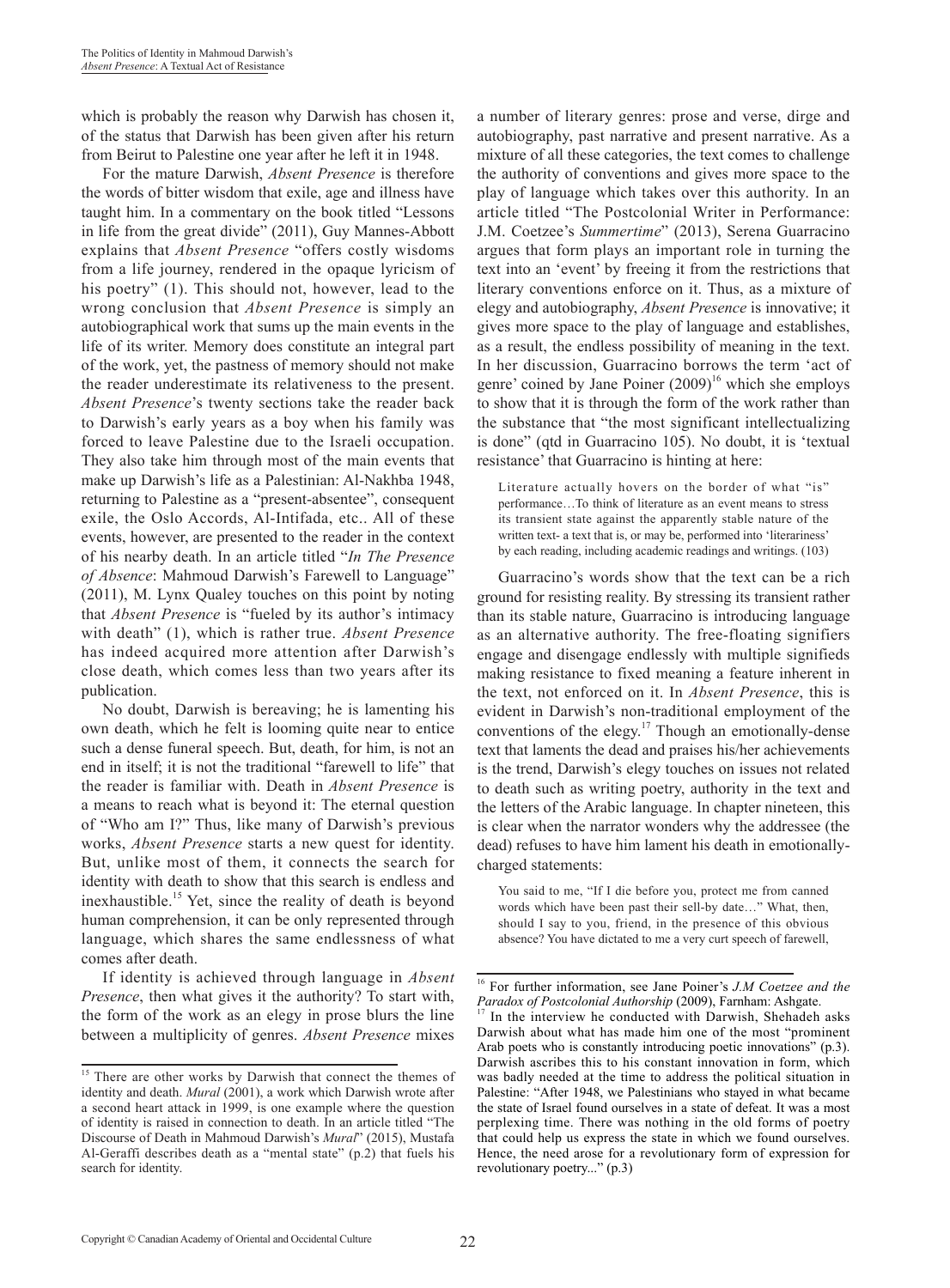devoid of grief, orderly in disarray, no tears to dampen the words…Yes indeed, you gave no instructions except to forbid excessive interpretation. (114)

By writing this tearless speech to lament his death, Darwish is distracting the reader's attention from the conventions of the form so that he may focus more on the language. In another instance (in chapter four), Darwish insists that the reader challenges set conventions by rewriting "our story" (22) not as others write about us, but as we feel we should write:

Do not look upon yourself in the way they write about you. Do not investigate the Canaanite in you in order to establish that you exist. Rather, seize this reality, this name of yours, and learn how to write your proof. For you are you, not your ghost, the one who was driven away that night. (22)

Darwish's words call for resisting not only the reality of occupation, but the fixed identity imposed on him by this reality as well. In its place, he constructs an identity that shares language's multiplicity and malleability and thus makes resistance possible. In an article mourning the death of Darwish, Sinan Antoon (2008) touches on this point by explaining that "Mahmoud Darwish once said that he considered himself to be a Trojan poet recollecting and reconstructing the voices of the defeated" (1) to tell the other part of the story which has been kept hidden for a long time. Quoting his words, he adds: "The Trojans would have expressed a different narrative than that of Homer, but their voices were forever lost. [He is] in search of those voices" (qud in Antoon, 1)

Another feature that establishes language as an authority in *Absent Presence* is the multiple voices that make up the text. The mixture of the textual "I", the addressed "you" (and a third absent person (most probably a female)<sup>18</sup> that the reader is introduced to in the text produces the same effect that the multiple genres produce. As explained in the previous section on Barthes, it diffuses the authorial authority behind the composition of the text. It also lends the fragmented text to the play of language and establishes an endless process of meaning production. Contrary to the single voice that laments the dead person in a traditional funeral speech, *Absent Presence* opens with two voices, one ("I") addressing the other ("you"):

I scatter you before me with a capacity which I am given only at beginnings. And as you instructed me, I stand here now, in your name, to thank those who have come to bid you farewell on this last journey, to invite them to make a brief leave-taking, to come together in a meal worthy of your memory. (1)

Though Darwish's words bespeak of a fragmented self (two in one), the reader realizes that the two voices constitute one person; Darwish. Yet, this separation of one into two is employed as a technique of resistance by Darwish. First, one of the voices, the narrator, is the one mostly heard by the reader in the text, while the other one, the addressee, is rarely heard and is mostly spoken about by the narrator. Moreover, the reader realizes not long after he starts reading the text that the other voice is physically dead at the time that the narrator seems to be immortal. These two points may lead the reader to mistake Darwish's intention as one engaging two traditionally opposites (the soul and the body) in the familiar conversation where the soul is privileged over the dead body, or to simply conclude, as explained by Antoon, that "the living "I" bids farewell to its imagined dying other in a sustained poetic address" (qtd in Qualey 2011, p.1), which still sustains the same binarism. Yet, a poststructuralist reading of the work sees not the two voices as opposites. In fact, the line is blurred between the two voices just as it is blurred between the different genres that make up the text. At some points in the text, the reader knows not whether the speaker is the living "I" or the dying other:

"Become a child again, so that I may see myself in your mirror. Are you me? Am I you? So teach me poetry so that I may write an obituary for you now, now, now, as you do for me" (19).

"You are you and not you at the same time.

Split out inside and into outside" (43).

"If you are I, and I you

My friend, then we have a postponed appointment

In legends. Which way shall we go?" (56)

"From afar come poems. I resemble you, but am not you.

I am you but do not resemble you" (76).

These examples, among others, prove that Darwish's intention is not to use the two voices as opposites. For if so, the whole argument of language as the ultimate authority behind the text collapses. In her discussion of Coetzee's use of fictional autobiography in *Summertime*, Guarracino touches on this point. She explains that the multiple subjectivities that the reader encounters in the text help "[articulate the] irruption of the other (*autre*) in the narrative account of oneself- an other who can assume the uncanny features of the writer himself…" (108) This can be seen in the intentional merging of the two voices that coexist in *Absent Presence*. As the identity of the two voices intertwines, the two voices become too precarious for any of them to be trusted as a sole authority. In their place, language is introduced as constituting a more democratic authority, bringing the two together, yet sacrificing the genuineness of none. Again, *Absent Presence* becomes the intellectual space where the same kind of resistance which Guarracino attributes

<sup>&</sup>lt;sup>18</sup> In "Lessons in life from the great divide" (2011), Mannes-Abbott remarks that *Absent Presence* is a book that "characterizes the place of women in Darwish's life" (2). This statement can serve as the launching pad for future research on the topic.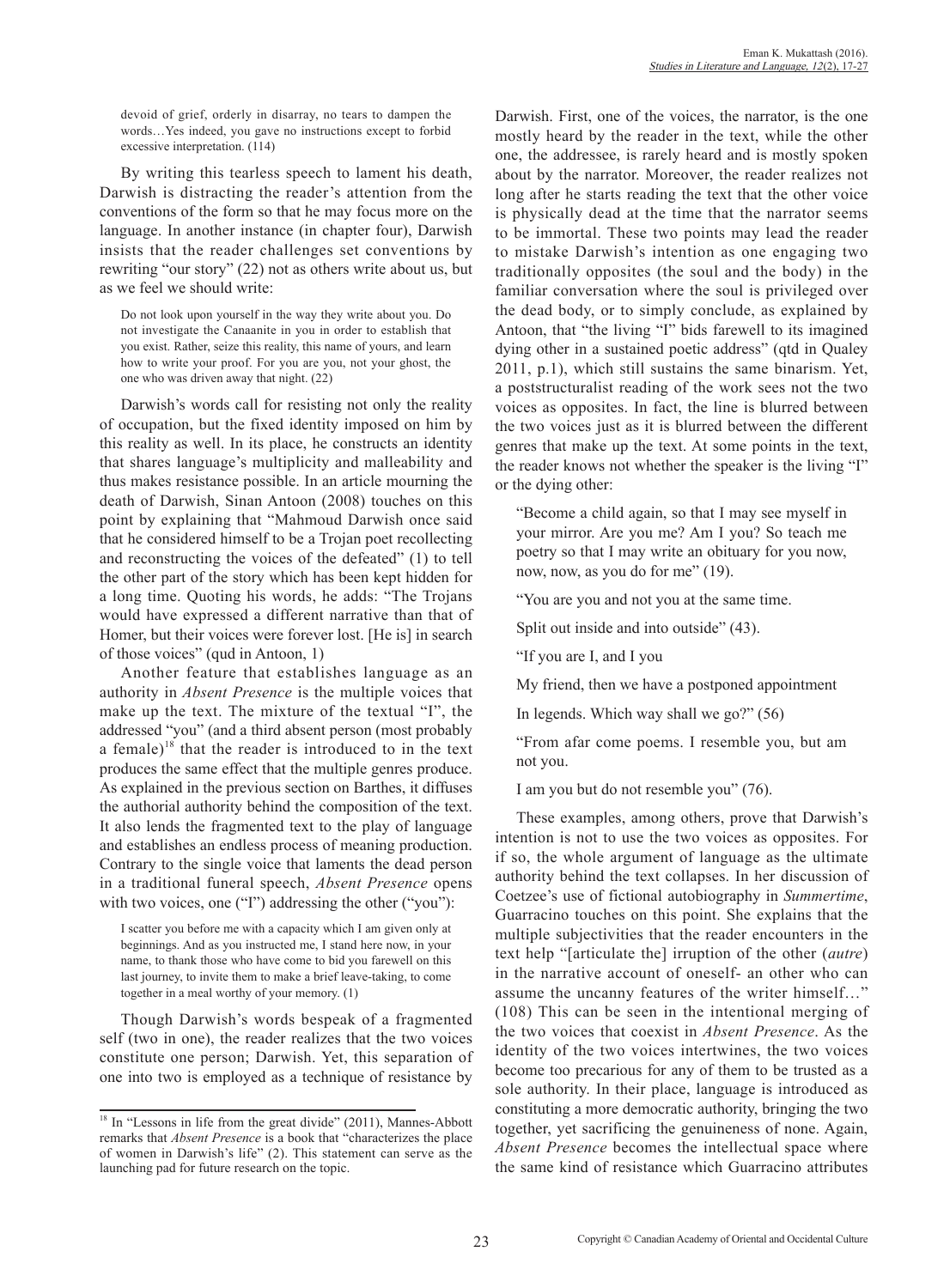to mixed genres is found in multiple voices. The words of the narrator in chapter four are a good example: "So learn by heart this night of pain. You may be the narrator, the narration and the subject. Do not forget this narrow, winding road which carries you and carries it to the riotous unknown that will throw you and your family into perplexity" (24).

The third reason is the shifting places that the reader is taken to as the narrative goes back and forth between past and present events. Two points are worth mentioning here. First, the different events are narrated by the narrator from a transitory space. The purgatory or Al-Barzakh, as it is called in Arabic, is best described as a space that is geographically hard to define. It even lacks the physicality needed to call it a "place". This, however, is not a drawback for Darwish. On the contrary, as a space that defies fixed categorization, it helps minimize the authority of the narrator in the production of meaning and gives more space for the democratic authority of language. In chapter twelve, the narrator describes a new kind of journey that his dead other is bound on:

…you are bound on a journey without roads, maps or addresses, on an outing freeof any purpose. You leave the world, the world of things and words and what lies between them and comes together in the night hours, as if the night were a bed. You marvel at those who turn night into day and day into night… (70)

Here, it matters not to the speaker that the journey is mapless, for there is another map that guides him. Language is the alternative map that gives directions without the need for roads or addresses. This takes us to the second point: The narrative shifting from one place to another as events from the writer's life are narrated. At one point, the reader is taken to the old Palestine which Darwish's family was leaving in 1948. At another, the reader finds himself with the imprisoned Darwish in a cell, then in a European country, later in Ramallah, etc. The shift from one place to another disseminates the rigid authority that place is traditionally given in the text and replaces it with the "spatiality" of language. This is especially true of Darwish's description of exile in *Absent Presence*. In chapter ten, Darwish calls exile a "space" rather than a "place" with territories and borders.

The place, then, is pulled with the leash of expression; bear it, as you bear your name, not your shadow, in your imagination, not in a suitcase. Only words are qualified, in this sunset to repair the breakages of Time and place, to name gods who have ignored you and plunged you into the wars with primitive weapons. Words are the raw materials for building a house. Words are a country. (61)

Contrary to the physical Palestine the reader finds in his earlier poetry, exile is transformed into the aesthetic space of the text in *Absent Presence*. In poststructuralist terms, Darwish "spatializes" the text by introducing place as a construct of language. Words can be so powerful as to rebuild not only the house that Darwish and his family have left in 1948, but also the homeland that he has been forced to leave later. A poststructuralist reading these lines would also agree that Darwish's spatialized description of exile frees language of the old "two faces of the same coin" Saussurian statement. Here, signifiers are spatially eligible to establish multiple and transitory relations with numerous signifieds rendering an endless cycle of meanings. The word "homeland", in this sense, stands not only for the physical land that Darwish is trying to regain, but for multiple meanings (identity, family, friends, history, heritage, etc.) which are as inexhaustible as the transitory space from which the narrator is speaking.

With language becoming the new authority, *Absent Presence* takes on a new significance. Thus, Darwish's intimacy with death becomes an intimacy with language which continues the search for identity. In an article titled "The Geography of Poetry: Mahmoud Darwish and Postnational Identity" (2009), Erica Mena touches on this point by arguing that words have helped Darwish establish a lasting sense of 'who he is' at the time that the place which these words refer to has failed to. (115-16) If place is physically lost, words are not; this is the good news that Darwish is trying to impart to the reader in *Absent Presence*.

It is not the physical location but the word "*Home*" that the poet has created, and the word has been created only through the destruction of all words…As words are signifiers for the world, so they symbolize what they represent…But it is only by "dismantling" all the words which is to say the world, that *Home* (and what it signifies) can be found- as the driving motivation behind all action, and that to which everything returns. (112)

Mena's words show that creating a replacement for the lost homeland necessitates filling the gap resulting from the "destruction of all words" (112). In poststructuralist terms, this is explained by the fact that language is needed to fill in the lack resulting from the broken bond between the signifier and the signified. Meaning is produced because of absence, which is represented in the loss of land and identity in *Absent Presence*. Thus, as Mena explains, physical displacement "does not diminish the place of origin" (112); on the contrary, it recreates it through language:

Three letters turn into a door or a dwelling. Thus obscure letters, which have no value when separated, construct a house when joined together. What a game! What magic! The world is born gradually out of words…All distant things become near at hand and all that is locked is opened. If you make no mistake in writing the word "river", river comes into your notebook. (15)

An element of magic is sensed in Darwish's words. With three letters put next to each other, a door is created, then a dwelling, and eventually a homeland. Presence is born out of absence, but not without a price paid to make up for this imbalance. In chapter five, Darwish employs the bee-sting as a metaphor for the price that has to be paid for making what is absent present: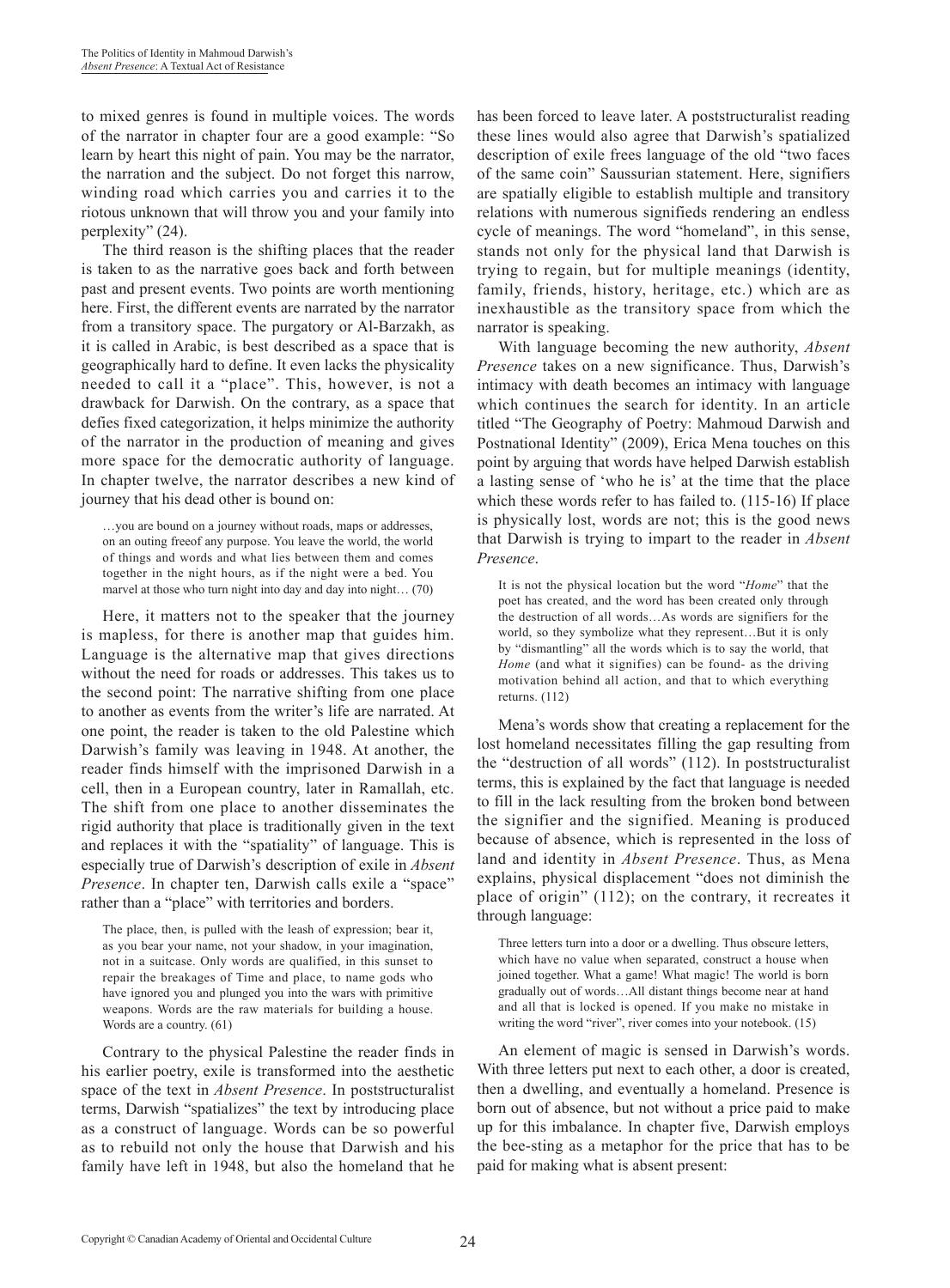You remember the stinging taste of the honey that your grandfather made you take; how you refused and fled from the sight of your grandmother as she put a sieve over her face as protection against the bee stings and collected the honey with a daring hand. Everything here is proof of loss and impairment. Everything here is a painful contrast with what was there. The thing that wounds you most is the fact that "there" is near to "here". (29-30)

Darwish's words bespeak of the suffering caused by displacement. Loss is painful, it is heart-breaking but it is a fact of life that cannot be ignored.<sup>19</sup> Had there been no absence (loss), there would have been no being. In chapter eight, he states this openly arguing that "without an absence, their absence, [he] would not be present" (48). Ironically enough, presence and absence are brought together again. In the title, Darwish explains that his presence is a result of an absence. Once again here, he ascribes his presence to an absence, but not to the absence resulting from being physically torn away from Palestine. Here, absence is linguistic. As language replaces the lost land, it turns restoring the land into an endless process of meaning production: signifiers and signifieds engage and disengage causing this absence to be filled, unfilled and filled again in an ongoing cycle:

So go with them, with the words, and play a game of hide-andseek. Write with them our previous names and a longing for a flight to make the world more round, an apple which falls upwards and turns on itself, time turning with it. Not everything which has been shall be; not everything which shall be has been. (72)

No doubt, Darwish realizes the latent power that words possess in creating not only meaning but also reality as meaning travels into the world to effect change. Therefore, to see identity as a product of the play of language is to see identity as an ongoing process that defies fixation. Fixation is the *death* that Darwish fears, it is the *death* that he runs away from. This is seen in chapter twelve where the narrator wonders why his dead other refuses to have a statue carved to immortalize him after his death:

The sculptor asks you, "Why do you refuse to let me make you a small statue to put beside the photograph album?"

You say to him, "I have no photograph album or archive."

He asks, amazed, "If you die, where will they find you?"

You say, "In my grave." He persists, "Why do you not want the statue?"

You say, "Because I want to move, to reach out my hand to wave the flies from my face, to put out my tongue in mockery, to put my foot down on the street… A statue is incapable of selfcriticism." (67)

For Darwish, death is not static; it flows in a constant flux. Therefore, he does not need a statue to immortalize him after he dies. Language, which, like death, is in a state of constant flux, immortalizes him and gives him an identity that lasts longer than a carved statue would.

Words are waves. You learn to swim out of the tempting wave which covers you with foam. Words have the rhythm of the sea and the call of the mysterious: 'Come to me, to me in search of what you know not,' the blue calls to you…How do letters expand to make room for all these words? How do words expand to embrace the world? (18)

These words bring to mind Barthes' call for turning the passive subject into an active participant in the production of meaning. A subject learning to "swim out of the tempting wave which covers [him] with foam" (18) is an actant; he constructs an identity that is malleable and beyond fixation. Darwish's narrator adopts such kind of an identity in *Absent Presence*. He is neither dead nor alive, but both together. He is neither a citizen nor an exile, but both together. He is neither present nor absent, but both together:

You lie shrouded before me like a rhyme insufficient to make my utterance reach you. I am both the mourner and the one mourned for. Be myself so that I may become you; get up so that I may carry you; draw near so that I may know you; draw away from me so that I may know you. (6-7)

Here, Darwish can be seen lingering behind his narrator, so that he is able to bring together the two voices that make up the text (the textual "I" and the addressed "you") in an act of resistance. Resembling the game of language which Darwish describes as a game that "will bewitch you until you become part of it" (18), the relation between the text's "I" and "you" is best described as a game of constant attraction and rejection. In poststructuralist terms, the signifier ("I") floats freely in constant search of an ultimate signified ("you"), during which it engages and disengages with multiple signifieds, none of which fills in the gap permanently. In chapter two, Darwish likens the relation between the "I" and the "you" of the text to a father-son relationship:

You are, as it were, my child, and I your father. Your father did not spoil you, lest your brothers throw you into the pit in the tale. Carry me as I carried you, so that I may see in the distance that blue which seeps out of every distance and which distance purifies of any stain. (10)

So possessive is the father of the son that he rarely lets him slip away: "You will not be free of me unless my freedom is excessively generous, teaching you peace and guiding you home" (41). This possessiveness on the part of the father, however, hinders not creativity, for it is based on a give-and-take process that goes beyond all restrictions:

"And you, you and more… And you, you and less…" (39-40)

<sup>&</sup>lt;sup>19</sup> In a poem titled "Now...in Exile" (2005), Darwish touches on this idea. He explains that he got so used up to absence that he seldom questioned it. Absence, which started as physical for Darwish, moves to the level of the word. Unlike physical absence, linguistic absence can be filled, giving a sense of relief when the hope for regaining the physical is no longer there. This sense of relief, however, is not permanent; the signifier engages with the signified, but disengages from it after a while to engage with another.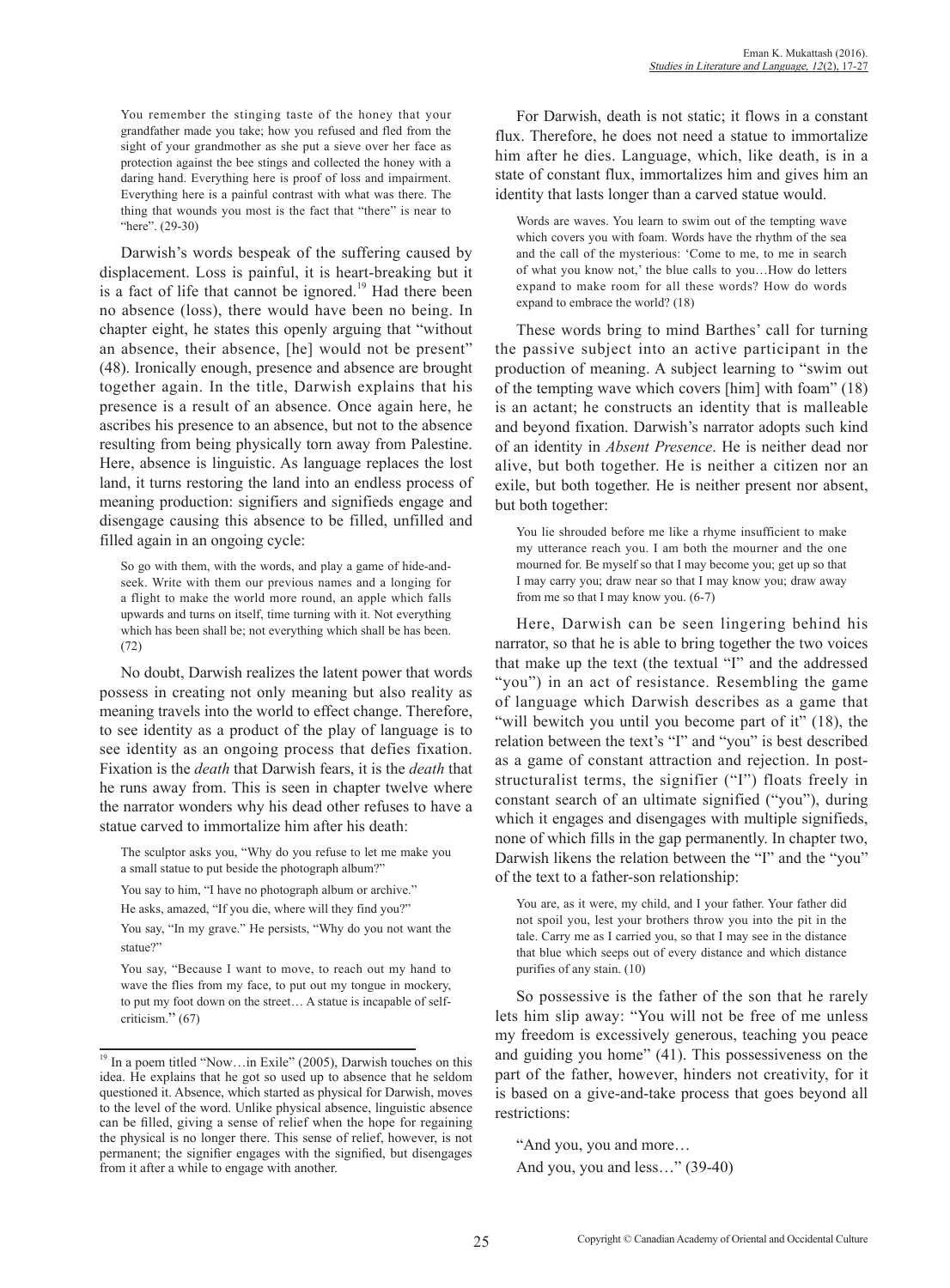The dynamism that characterizes the father-son relationship defies the fixation usually found in an authoritative voice in a traditional text. This is why resistance is an inherent feature of *Absent Presence*. If the identity of the text's subject is not fixed, then it is multiple and open to change. In her discussion, Mena stresses this point by describing identity as "post-national" in Darwish's poetry  $(111-13)$ <sup>20</sup> According to her, a postnational identity is characterized by a malleability

that makes resistance to fixation and statism possible. It breaks free from temporality and territory establishing a "community that moves beyond geography and nation" (112) and paving the way for a new geography; the geography of the text where a limitless aesthetic space is created and offered for new possibilities.

The geography of *Absent Presence* is, therefore, a geography created aesthetically (i.e. it is a geography created by language). Being beyond the restrictions imposed by time and place, language endows the text with a sense of malleability and multiplicity and opens it up to new possibilities. This idea is not new in the poetry of Darwish; it is found in the earlier poetry written in exile. However, what makes *Absent Presence* unique in its presentation of the aesthetic geography of the text is that the game of language is enacted in the context of death, and this gives more room for resistance. Just as death is an endless and inexhaustible space where all restrictions and borders are lost, language becomes so. The play of language is, therefore, expanded to the space of the unknown (death) to produce meaning with no limits or restrictions. In chapter nineteen, Darwish (in the words of the text's 'you') lends language the inexhaustible power of knowing the unknown: "What is defined is known, and what is known is possessed, and that is possessed is desecrated, used up, destroyed" (114). When can a thing/a person be defined to be known, possessed, desecrated, used up and eventually destroyed? Only in death, the endlessness of which is beyond the limits of human comprehension:

You said to me, 'The correspondence of image to reality is an event which drives the imagination into neutrality. So we must make the image of the thing lie about the thing, so that we may see what lies behind the thing, see in the light of vision that which saves us from nothingness.  $(115-16)$ 

Darwish's words stress the inherent feature of resistance in *Absent Presence*. In death, correspondence to reality is lost. Meaning is freed from reference which imposes the fixation that Darwish has been evading

from the beginning of the work. As a result, meaning is no longer seen as a necessity, but as a privilege. In post-structuralist terms, this is explained by the fact that absence is what necessitates the search for presence; once absence is made present, the search for meaning is no more a necessity. In death, however, this rule is no longer viable, for presence and absence stand on equal grounds. The gap that keeps the signifier in constant search for an ultimate signified is, therefore, bridged annihilating the need for the production of meaning.

Had I known you, I should've possessed you, had you known me, you should've possessed me, and there would be neither you nor myself alone…O my "I", sleeping at the white dawn of eternity, when eternity's sign is a white beyond colour. With which of your meanings shall I set up the form worthy of a white absurdity? How can I protect your meaning from dust while our journey is shorter than the sermon of the priest in an abandoned church, on a Sunday, when no one is saved from the wrath of God? (4)

As the signifier and the signified merge, not only is the gap no longer there but also the pain that results from seeking an answer to Darwish's eternal question "Who am I?" For now, it matters no more if this question is raised with no answer given. In fact, Darwish embraces a new kind of identity that is not based on absence in death. Hence, the relief that he, for the first time, could find when faced with who he really is or who he ought to be. Death gives him a wholistic sense of identity that necessitates no sacrificial tribute of loss and no language to make up for this loss. In chapter twenty, Darwish states openly that language is no longer needed as it culminates in the wholeness of death:

I see a bird carrying me and carrying you, with us as its wings, beyond the dream, to a journey that has no end and no beginning, no purpose and no goal. I do not speak to you and do not speak to me; we listen only to the music of silence. Silence is friend's trust of friend, imagination's confidence between rain and rainbow. (123)

Once united with death, the authority of language as a source of meaning in the text becomes redundant. Eventually, there is somewhere where there is no absence to be filled, no loss to be made up for and no pain to be relieved. Eventually, there is no need to keep separated the 'I' and the "you" of the text, the signifier and the signified, the living Darwish and the dead Darwish. Eventually, identity becomes a spectrum of wholeness where it matters not whether one has an actual homeland to be identified with or whether one manages (or not) to create a homeland of words in case he does not. Eventually, identity becomes an allness and a nothingness at the same time; the "present-absentee" that Darwish has spent a lifetime looking for:

<sup>20</sup> The term 'post-national' is based on Edward Said's definition of identity in his book Culture and Imperialism (2003) as one that "[provokes] and [challenges] the fundamentally static identity that has been the core of cultural thought during the era of imperialism... by which one is defined by the nation, which in turn derives its authority from a supposedly unbroken tradition" (xxv) Mena argues that Said's words apply to Darwish's poetry because it promotes a 'post-national' sense of identity by breaking free from the traditional notion of identity.

<sup>&</sup>quot;Who are you?"

And you felt all your limbs and said, "I am I." And they said, "What proof is there?"